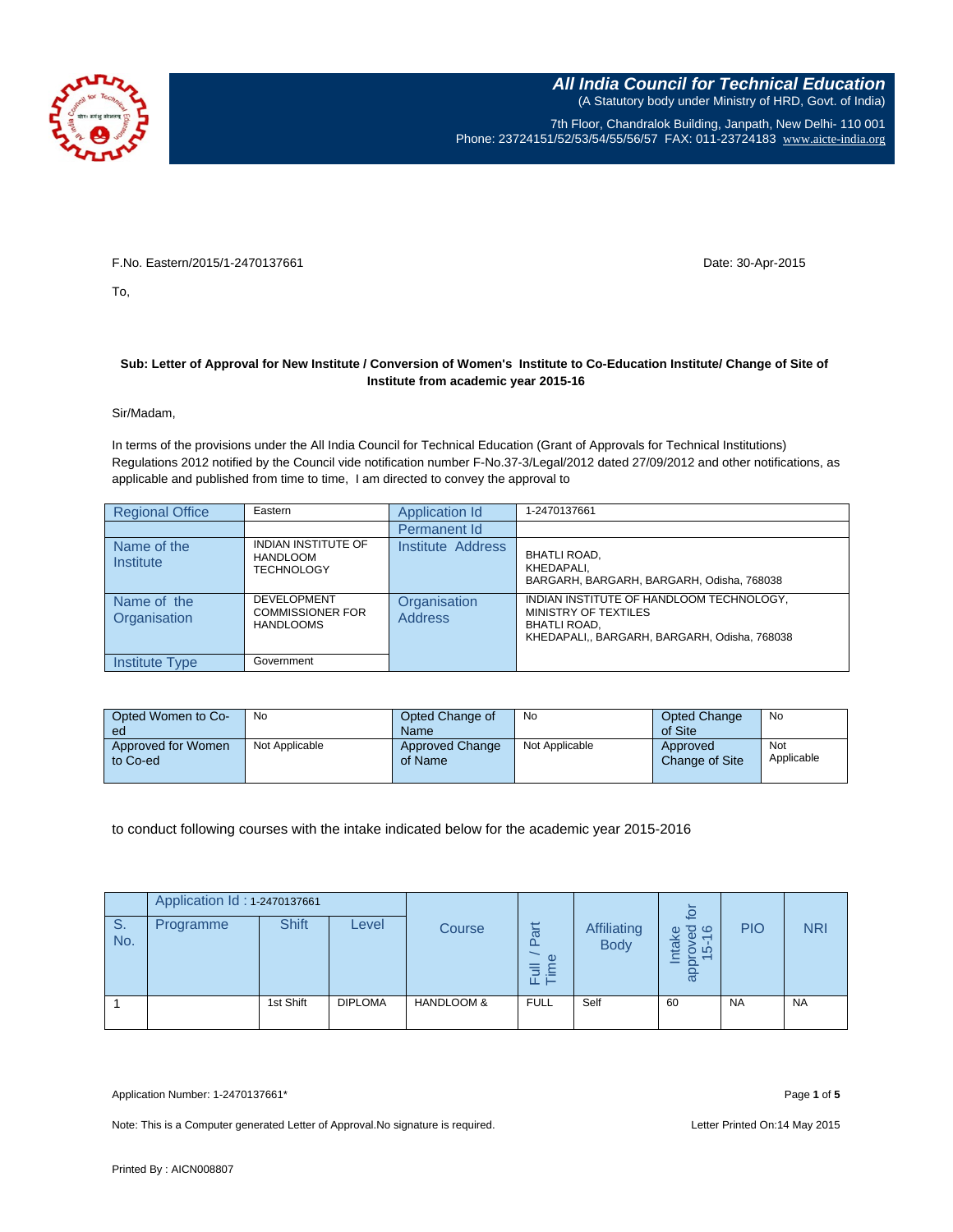**All India Council for Technical Education** (A Statutory body under Ministry of HRD, Govt. of India)



7th Floor, Chandralok Building, Janpath, New Delhi- 110 001 Phone: 23724151/52/53/54/55/56/57 FAX: 011-23724183 [www.aicte-india.org](http://www.aicte-india.org/)

|           | Application Id: 1-2470137661                          |              |       |                                     |                    |                                   | $\overline{c}$                     |            |            |
|-----------|-------------------------------------------------------|--------------|-------|-------------------------------------|--------------------|-----------------------------------|------------------------------------|------------|------------|
| S.<br>No. | Programme                                             | <b>Shift</b> | Level | Course                              | π<br>Œ<br>.≒<br>╙⊢ | <b>Affiliating</b><br><b>Body</b> | ర అ<br>take<br>Φ<br>စ် ဖ<br>_<br>ω | <b>PIO</b> | <b>NRI</b> |
|           | <b>ENGINEERING</b><br><b>AND</b><br><b>TECHNOLOGY</b> |              |       | <b>TEXTILE</b><br><b>TECHNOLOGY</b> | <b>TIME</b>        |                                   |                                    |            |            |

**Note: The approval is valid for two years from the date of issue of this letter for getting affiliation with respective University/ Board of Technical Education (BTE)/ Board of Technical Education & Training (BTET) (as applicable) and fulfilling State Govt. requirements for admission. If institution is unable to start in the academic session 2015-16 due to reason mentioned above, the institution will have to apply On-line on AICTE web portal in the next academic session for continuation of approved intake 2015-16.**

The Society/Trust/Institution shall obtain necessary affiliation / permission from the concerned affiliating University**/** Board of Technical Education (BTE)/ Board of Technical Education & Training (BTET)(as applicable) as per the prescribed schedule of the University/ Board of Technical Education (BTE)/ Board of Technical Education & Training (BTET)(as applicable) Admission authority etc. The Applicant Society/Trust/Institution shall send information about commencement of the above courses to AICTE. In case the Institution is not in a position to commence the above mentioned courses for whatever reason during the two years period from the date of issue of this letter, the approval becomes invalid and the applicant Society/Trust/Institution shall make fresh application to AICTE for grant of approval as per the norms prevailing at that time.

All Institutions shall fulfill the following general conditions:

- 1. The management shall provide adequate funds for development of land and for providing related infrastructural, instructional and other facilities as per norms and standards laid down by the Council from time to time and for meeting recurring expenditure.
- 2. The admission shall be made only after adequate infrastructure and all other facilities, including the availability / recruitment of the required faculty are provided as per norms and guidelines of the AICTE.
- 3. The admissions shall be made in accordance with the regulations notified by the Council from time to time.
- 4. The curriculum of the course, the procedure for evaluation / assessment of students shall be in accordance with the norms prescribed by the AICTE and concerned affiliating university/ Board of Technical Education (BTE)/ Board of Technical Education & Training (BTET) (as applicable) wherever applicable.
- 5. The management of the Institution shall not close the Institution or the institution shall not discontinue any course(s) or start any new course(s) or alter intake capacity of seats without the prior approval of the Council.
- 6. No excess admission shall be made by the Institution over and above the approved intake under any circumstances. In case any excess admission is reported to the Council, appropriate action as per the

Application Number: 1-2470137661\* Page **2** of **5**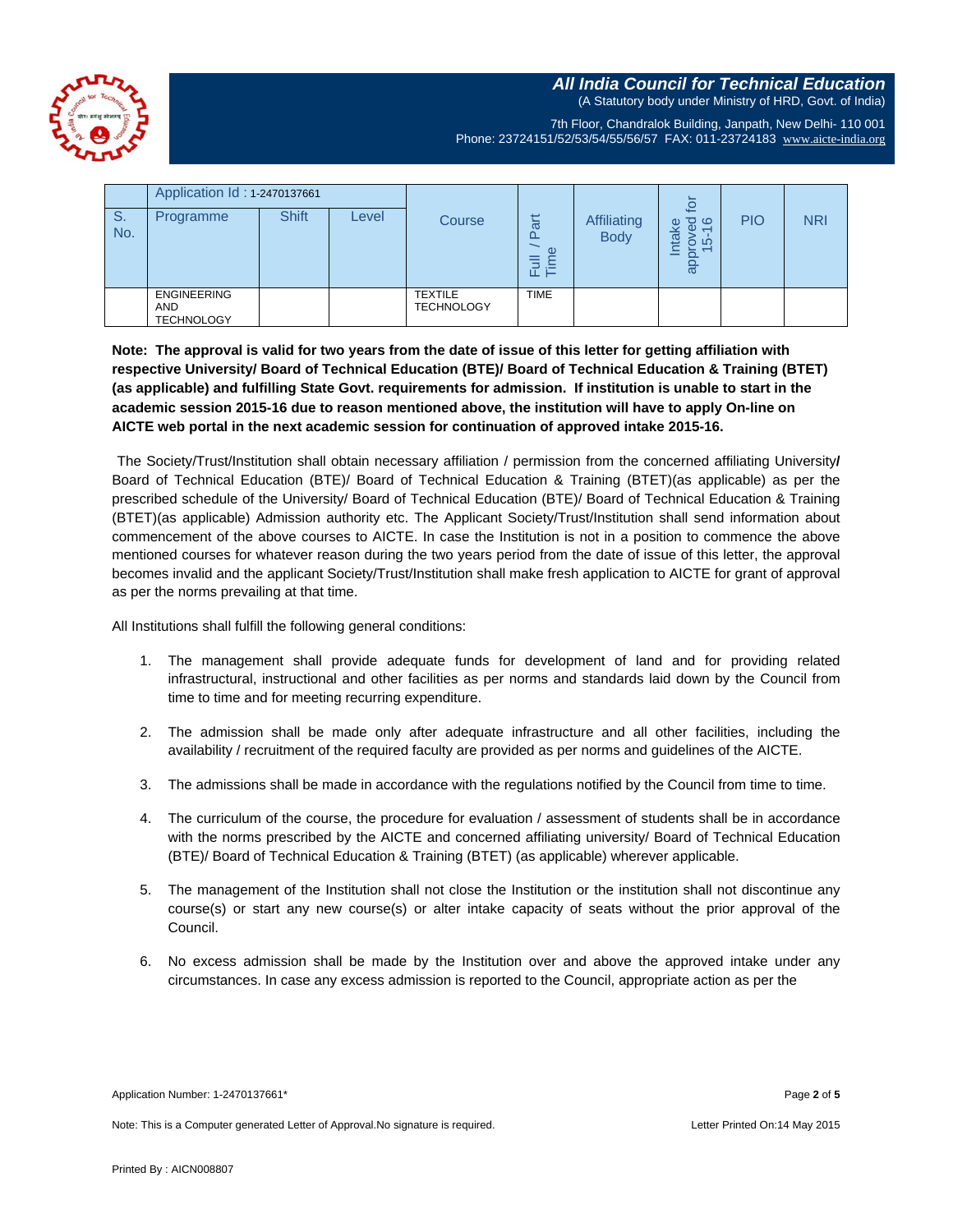

**All India Council for Technical Education** (A Statutory body under Ministry of HRD, Govt. of India)

7th Floor, Chandralok Building, Janpath, New Delhi- 110 001 Phone: 23724151/52/53/54/55/56/57 FAX: 011-23724183 [www.aicte-india.org](http://www.aicte-india.org/)

notified regulations shall be initiated against the Institution.

- 7. The institutions shall not have any collaborative arrangements with any Indian and / or Foreign Universities for conduct of technical courses other than those approved by AICTE without obtaining prior approval from AICTE. In case any violation is reported to the Council, appropriate action as per the notified regulations shall be initiated against the Institution.
- 8. The Institution shall not conduct any course(s) in the field of technical education in the same premises / campus and / or in the name of the Institution without prior permission / approval of AICTE. If found so, appropriate action as per the notified regulations shall be initiated against the Institution.
- 9. The institution shall not conduct any non-technical course (s) in the same premises under any circumstances. In case any violation is reported to the Council, appropriate action as per the notified regulations shall be initiated against the Institution.
- 10. The institution shall operate only from the approved location, and that the institution shall not open any off campus study centers / extension centers directly or in collaboration with any other institution / university / organization for the purpose of imparting technical education without obtaining prior approval from the AICTE. If found so, appropriate action as per the notified regulations shall be initiated against the Institution.
- 11. The tuition and other fees shall be charged as prescribed by the Competent Authority within the overall criteria prescribed by the Council from time to time. No capitation fee shall be charged from the students / guardians of students in any form. If found so, appropriate action as per the notified regulations shall be initiated against the Institution.
- 12. The accounts of the Institution shall be audited annually by a certified Chartered Accountant and shall be open for inspection by the Council or anybody or persons authorized by it.
- 13. The Director / Principal and the teaching and other staff shall be appointed in given time frame and selection shall be done according to procedures, qualifications and experience prescribed by the Council from time to time and pay scales are as per the norms prescribed by the Council from time to time.
- 14. The technical institution shall publish an information booklet before commencement of the academic year giving details regarding the institution and courses / programs being conducted and details of infrastructural facilities including faculty etc. in the form of mandatory disclosure. The information booklet may be made available to the stakeholders of the technical education. The mandatory disclosure information, as per directions in the AICTE website / Approval Process Handbook, shall be put on the Institution Website. The information shall be revised every year with updated information about all aspects of the institution.
- 15. It shall be mandatory for the technical institution to maintain a Website providing the prescribed information. The Website information must be continuously updated as and when changes take place.
- 16. If a technical Institution fails to disclose the information or suppress and / or misrepresent the information, appropriate action as per the notified regulations shall be initiated against the Institution.

Application Number: 1-2470137661\* Page **3** of **5**

Note: This is a Computer generated Letter of Approval.No signature is required. Letter Printed On:14 May 2015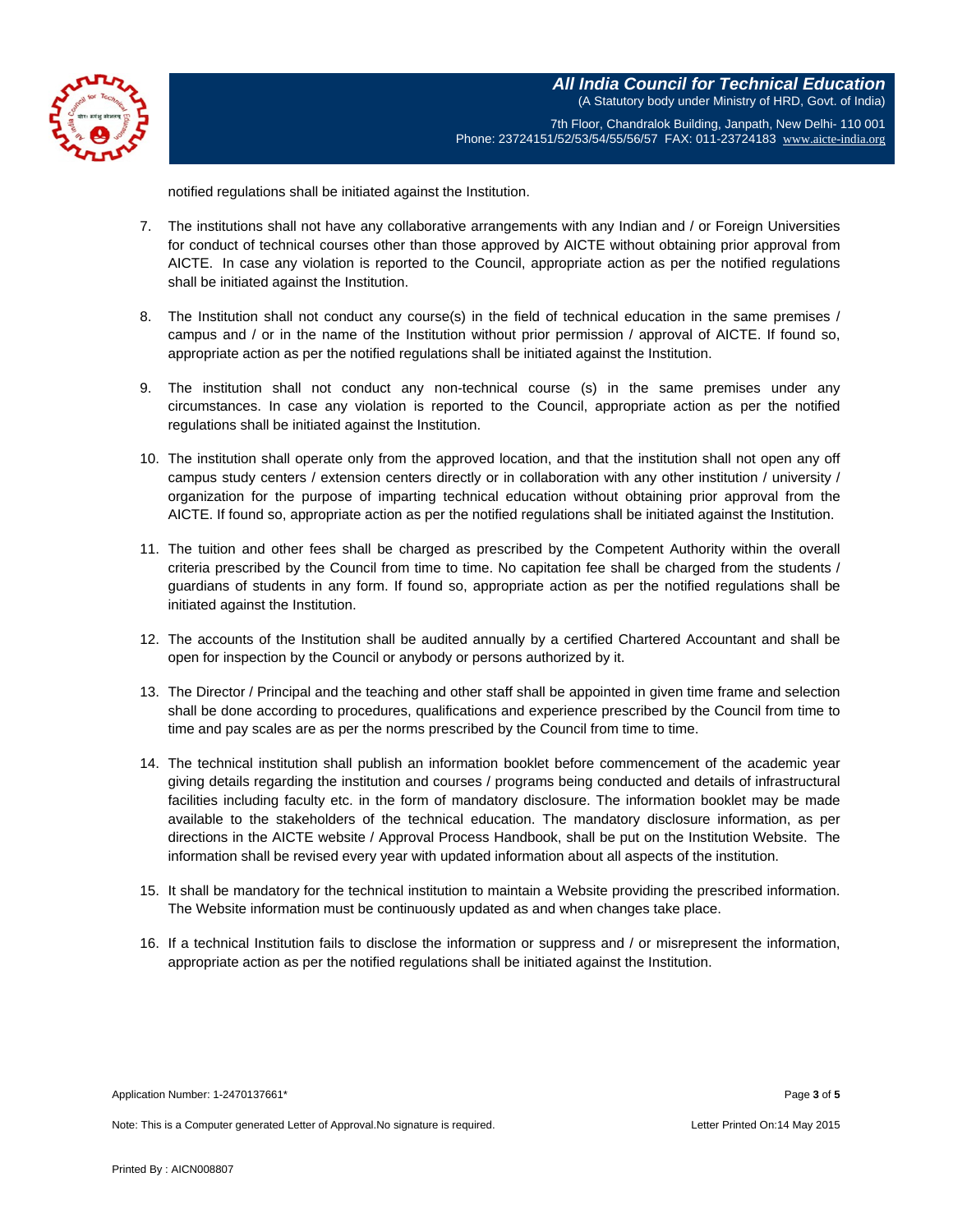

7th Floor, Chandralok Building, Janpath, New Delhi- 110 001 Phone: 23724151/52/53/54/55/56/57 FAX: 011-23724183 [www.aicte-india.org](http://www.aicte-india.org/)

- 17. AICTE may carry out random inspections round the year for verifying the status of the Institutions to ensure maintenance of norms and standards.
- 18. AICTE may also conduct inspections with or without notifying the dates to verify specific complaints, to verify adherence to AICTE norms & standards, and to verify any mis-representation, violation of norms & standards, mal-practices etc.
- 19. The Institution by virtue of the approval given by Council shall not automatically become claimant to any grant-in-aid from the Central or State Government.
- 20. In the event of a student / candidate withdrawing before the starting of the course, the wait listed candidates should be given admission against the vacant seat. The entire fee collected from the student, after a deduction of the processing fee of not more than Rs. 1000/- (Rupees one thousand only) shall be refunded and returned by the Institution / University/ Board of Technical Education (BTE)/ Board of Technical Education & Training (BTET)(as applicable) to the student / candidate withdrawing from the program. It would not be permissible for Institutions and Universities to retain the School / Institution Leaving Certificates in original to force retention of admitted students.
- 21. The Institute shall take appropriate measures for prevention of ragging in any form, in the light of AICTE regulation "Prevention and Prohibition of Ragging in Technical Institutions, Universities including Deemed to Universities imparting technical education" Regulation 2009 (F.No. 37-3/Legal/AICTE/2009 dated 01/07/2009). In case of failure to prevent the instances of ragging by the Institutions, the Council shall take appropriate action as per the notified regulations.

The Management of the Institute shall strictly follow further conditions as may be specified by the Council from time to time. The Council may withdraw the approval, in case it observe any violation of the above conditions and / or nonadherence to the norms and standards prescribed by the Council, mis-representation of facts and submitting factually in correct information to it.

> **Dr. Avinash S Pant Actg. Chairman, AICTE**

Copy to:

- **1. The Regional Officer,** All India Council for Technical Education College of Leather Technology Campus Block LB, Sector III, Salt Lake City Kolkata - 700 098, West Bengal
- **2. The Director Of Technical Education,** Odisha
- **3. The Registrar,** Self

Application Number: 1-2470137661\* Page **4** of **5**

Note: This is a Computer generated Letter of Approval.No signature is required. Letter Printed On:14 May 2015